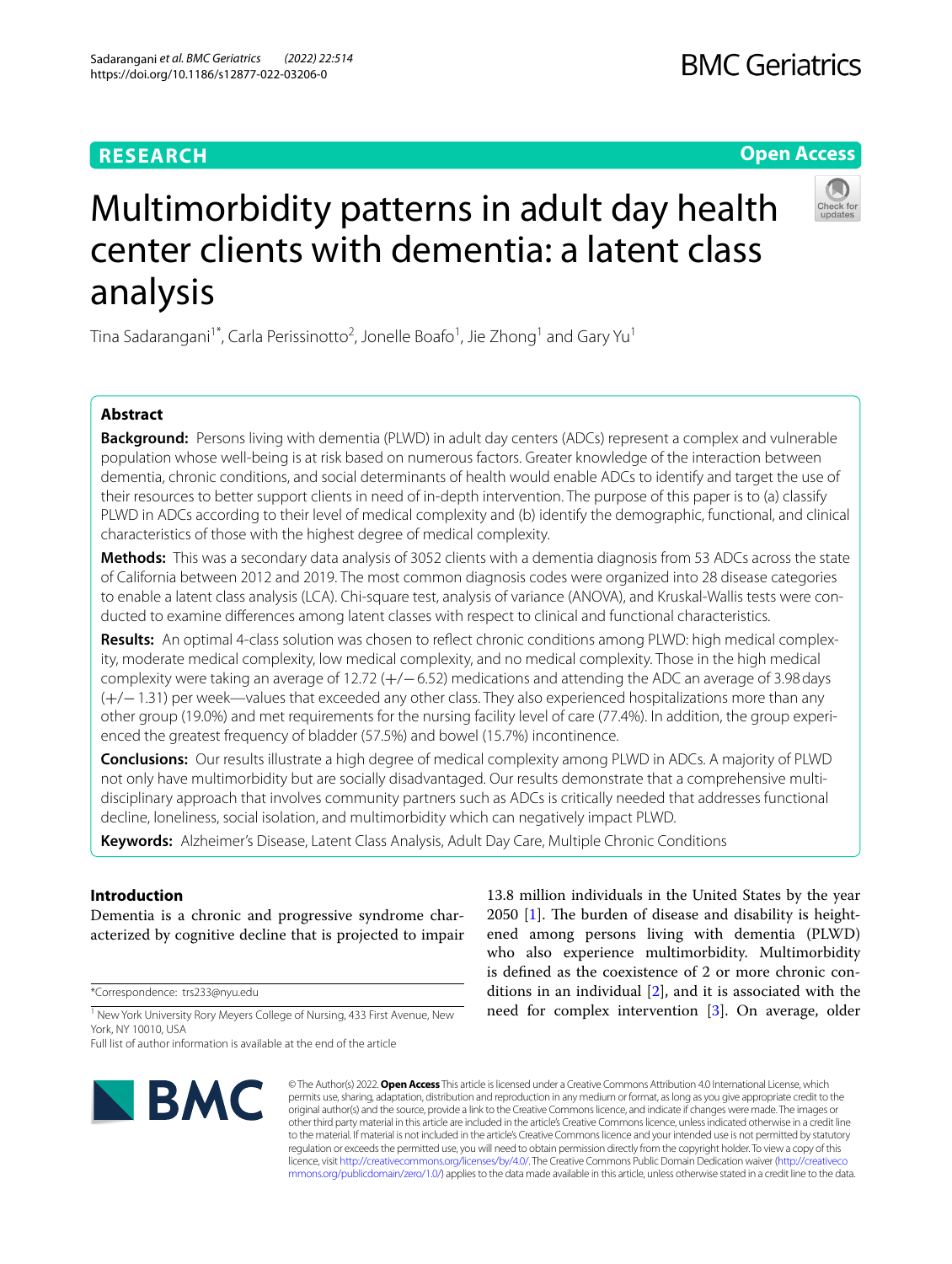people have been found to have 4.6 illnesses along with dementia [\[4](#page-9-2)].

Research has shown that dementia can complicate other chronic conditions and vice versa. For example, coexisting chronic conditions such as hypertension, diabetes, and coronary heart disease can exacerbate cognitive dysfunction and other symptoms in people with dementia. Conversely, dementia can complicate the care of these illnesses by accelerating functional decline and increasing the potential for adverse complications [[5,](#page-9-3) [6\]](#page-9-4). Research has affirmed that when multimorbidity intersects with dementia, there is greater incidence of hospitalizations [\[7](#page-9-5)] and readmissions [[8\]](#page-9-6), emergency department use [\[9\]](#page-9-7), fragmented care, and reduced quality of life [\[10](#page-9-8)]. Efective models of integrated care are urgently needed that help PLWD with multimorbidity preserve function and address unmet needs to reduce costly and traumatic health care utilization.

Adult day centers (ADCs) represent one potentially vital but overlooked platform for chronic disease management and care coordination for PLWD [\[5\]](#page-9-3). ADCs are nonresidential community-based facilities that support the health and social needs of adults through health monitoring, socialization, meals, and assistance with activities of daily living (ADLs) [[11\]](#page-9-9). ADCs can follow either a social or health/medical model. Social models place a stronger emphasis on social and recreational activities, whereas health models tend to offer a more sophisticated rehabilitation-oriented program and provide management of current health problems such as dementia [[12\]](#page-9-10). ADCs that follow health models beneft from having interdisciplinary staf (eg, registered nurses, social workers, nursing aides) and deliver culturally and linguistically congruent health and social care to clients [[13\]](#page-9-11). Programs embedded within ADCs that emphasize integrated care, such as the Community Based Health Home (CBHH) model or Programs of All Inclusive Care for the Elderly (PACE) [\[14\]](#page-9-12), reduce avoidable health care utilization among clients with multimorbidity [[11](#page-9-9)].

Each day in the United States, ADCs provide care to nearly 200,000 PLWD, most of whom sufer from Alzheimer's disease and Alzheimer's disease–related dementias (AD/ADRD) [\[15](#page-9-13)]. PLWD in ADCs represent a complex and vulnerable population whose well-being is at risk based on numerous factors. In addition to experiencing a high prevalence of cognitive impairment (upwards of 30% of all clients [\[16\]](#page-9-14)), ADC clients also face disproportionately high rates of multimorbidity, poverty, disability, limited English profciency, transportation barriers, and food insecurity [[5,](#page-9-3) [17,](#page-9-15) [18\]](#page-9-16). More than 69% of clients suffer from some combination of AD/ADRD, depression, or heart disease, and 30% have a diagnosis of diabetes [\[16](#page-9-14)]. Adding to this, nearly 72% of ADC clients live below federal poverty lines, and 58% are racial minorities [\[15\]](#page-9-13).

Despite the critical implications for disease trajectory, treatments, and caregiving needs, the interrelationships among dementia, concomitant disease, and social determinants of health are not well understood among those who use ADCs  $[18]$ . The scarcity of large-scale data on ADC users restricts researchers', policymakers', and caregivers' understanding of ADCs' efectiveness and impact on users' health and functional status [[19\]](#page-9-17). Greater knowledge of the interaction between dementia, chronic conditions, and social determinants of health would enable ADCs to identify and target the use of their resources to better support clients in need of in-depth intervention. However, it is not enough to simply understand the magnitude of individual chronic conditions in PLWD; a more nuanced approach to understanding multimorbidity requires identifying possible *combinations* of chronic conditions that may interact to afect disease trajectory [[20\]](#page-9-18). Moreover, given the inherent clinical complexity of this population, the interaction between dementia and multimorbidity is likely to be highly variable [\[13](#page-9-11)]. Developing an understanding of clusters of co-occurring chronic conditions in the ADC population would allow ADCs to optimize their programming and improve the standard of care for PLWD with multimorbidity. In addition, identifying characteristics of those at the highest risk of adverse health outcomes and directing resources to them can result in reduction of costly and traumatic healthcare utilization in PLWD and yield signifcant cost savings to healthcare systems. Hence, the purpose of this paper is to (a) classify PLWD in ADCs according to their level of medical complexity using latent class analysis (LCA) and (b) identify the demographic, functional, and clinical characteristics of those with the highest degree of medical complexity.

## **Methods**

## **Design and data source**

The deidentified data for this retrospective analysis of ADC clients with dementia were provided by TurboTAR for the years 2012-2019. TurboTAR is the leading provider of billing and management software to ADCs in the state of California, which is home to 30% of ADCs in the United States [\[15\]](#page-9-13). California is one of the few states with regulations that require ADCs to collect and report data on their clients on a serial basis. It is important to note that mandatory data reporting in California ADCs is *only* required for clients whose participation in adult day services is paid for by Medicaid and is not the case for those who pay privately or through other sources. Medicaid is a public health insurance program for people in the United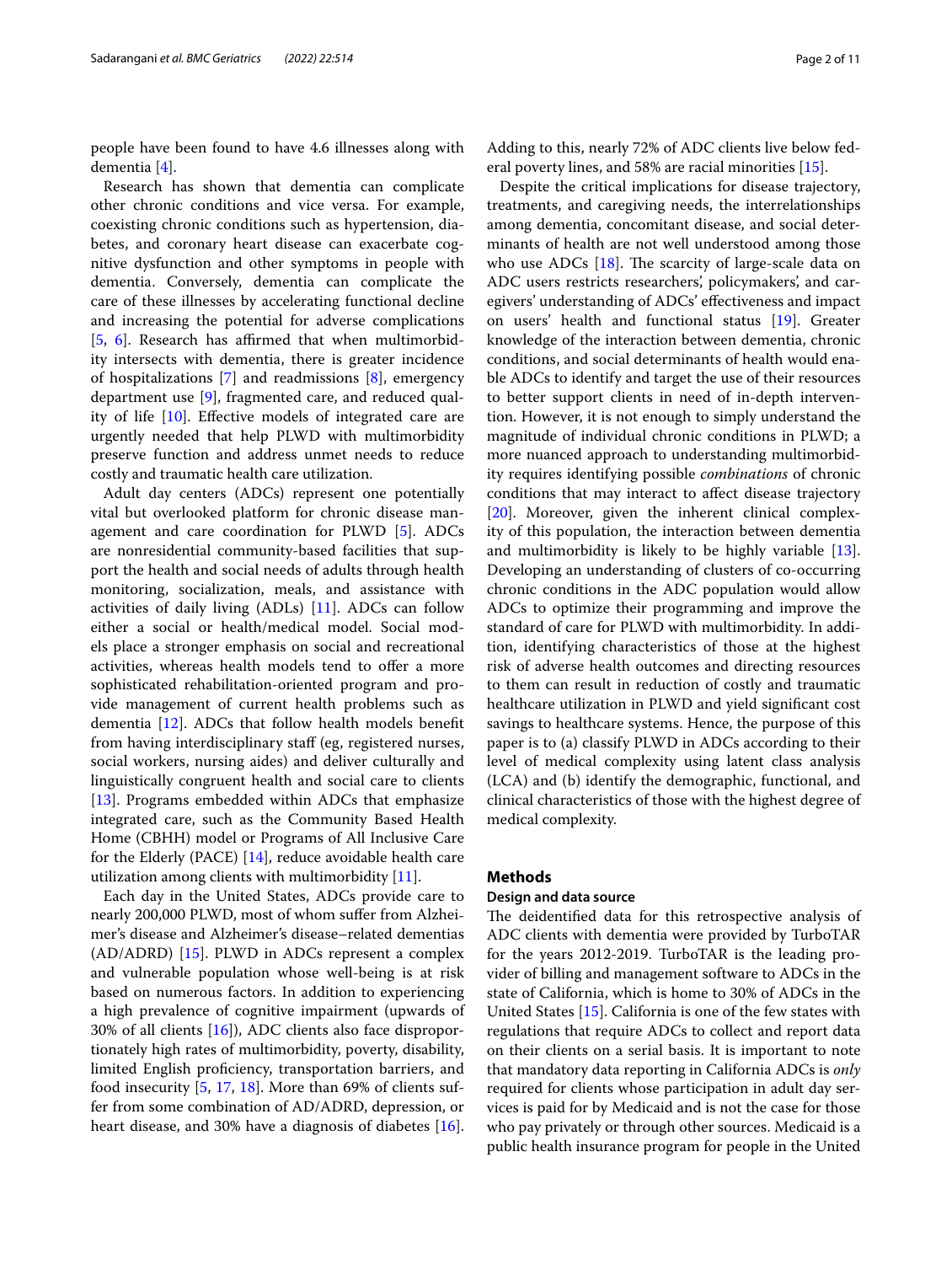States with limited incomes (less than 138% of the federal poverty level) [\[21](#page-9-19)]. Since Medicaid is the only public payor of adult day services and insures 72% of people in American ADCs [[22\]](#page-9-20), the majority of people being cared for in ADCs live below federal poverty levels.

Every 6months, an eligibility and needs assessment is conducted on Medicaid benefciaries enrolled in ADCs using the state's Individualized Plan of Care (IPC). The IPC is a 26-page regulatory document that can be completed within TurboTAR, and it contains information on diagnoses, medications, ADLs and instrumental activities of daily living (IADLs) based on assessments by interdisciplinary team members at the ADC [[23\]](#page-9-21). It also captures information on continence, nutrition, living arrangements, health care utilization, clinical risk factors, and social determinants of health. TurboTAR deidentifed the data, which were then extracted and securely shared with the principal investigator.

#### **Study population**

The study population included individuals aged 50 and over who (a) were clients in California ADCs, between 2012 and 2019, during which the IPC remained unchanged; (b) were Medicaid benefciaries; (c) had a clinical diagnosis—refected in ICD-9 or ICD-10 codes—of vascular dementia, Lewy body dementia, frontotemporal dementia, Alzheimer's disease, or dementia not otherwise specifed; and (d) had at least 2 consecutive IPCs completed after enrollment refecting 12months of data. Clients in ADCs that did not have data-sharing agreements with TurboTAR were excluded from this analysis. Using these criteria, our sample con-

#### **Variables**

sisted of 3053 people.

The study variables are listed in Table [1.](#page-2-0) We grouped variables as *demographics* (eg, race, primary language, living alone), *clinical information* (eg, number of medications), *functional status* (eg, ADL, medication mismanagement), and *chronic conditions* (eg, gastrointestinal disorders, cardiovascular disease). The 28 chronic condition categories refect the most common diagnoses—approximately the top 10%—that emerged upon reviewing the dataset.

#### **Statistical analysis**

Data were validated and examined for outliers; no major outliers were found. Preliminary descriptive statistics were calculated to examine sample demographics and characteristics. Latent class analysis (LCA) was then used to empirically identify classes of ADC clients with dementia reporting similar patterns of multiple chronic conditions at the time of enrollment. In the LCA, which

<span id="page-2-0"></span>**Table 1** Study Variables

| <b>Demographics</b>                                                                | <b>Clinical Information</b>                                                                                                                                                                         | <b>Functional Status</b>                                                                                                                                                                                                                                                                                                                                                                                 | <b>Chronic Conditions</b>                                                                                                                                                                                                                                                                                                                                                                                                                                                                                                                                                                                                                                                                                                                                         |
|------------------------------------------------------------------------------------|-----------------------------------------------------------------------------------------------------------------------------------------------------------------------------------------------------|----------------------------------------------------------------------------------------------------------------------------------------------------------------------------------------------------------------------------------------------------------------------------------------------------------------------------------------------------------------------------------------------------------|-------------------------------------------------------------------------------------------------------------------------------------------------------------------------------------------------------------------------------------------------------------------------------------------------------------------------------------------------------------------------------------------------------------------------------------------------------------------------------------------------------------------------------------------------------------------------------------------------------------------------------------------------------------------------------------------------------------------------------------------------------------------|
| • AgeGender<br>• Minority status<br>• Primary Language<br>• Race<br>• Living Alone | • Number of medications daily<br>• Planned days at center per week<br>. Incontinent of bladder<br>• Incontinent of bowel<br>• Therapeutic or special diet<br>• Difficulty chewing and/or swallowing | • Activities of daily living (ADL)<br>• Emergency Department (ED) visits<br>baseline<br>• Hospitalizations at baseline<br>• Meet a nursing facility level of care<br>• Use an adaptive device<br>· Inappropriate affect/appearance/behav-<br>ior<br>• Poor judgement<br>• Medication mismanagement<br>• Self-neglect<br>• Dementia related behavioral problem<br>• Fall risk<br>· Isolation<br>• Frailty | • Hypertension<br>• Diabetes Mellitus (DM) with Complication<br>• Diabetes Mellitus Without Complication<br>• Arthropathies<br>• Thyroid Disease<br>• Nutritional Deficiencies<br>• Cerebrovascular Diseases<br>• Cardiovascular Disease<br>$\cdot$ Cancer<br>• Depression<br>• Peripheral Vascular Disease<br>• Chronic Kidney Disease<br>• Chronic Liver Disease<br>• Genitourinary Disease<br>• Lipid Disorders<br>• Osteoporosis<br>• Non-depressive mood Disorder<br>• Parkinson's Disease<br>• Chronic Obstructive Pulmonary Disease<br>(COPD)<br>• Obesity<br>• Dorsopathies<br>• Chronic Pain<br>• Vision Disorders/Deficits<br>• Hearing Disorders<br>• Gastrointestinal Disorders<br>$\cdot$ Asthma<br>• Neuropathic Pain Disorders<br>• Gait Disorders |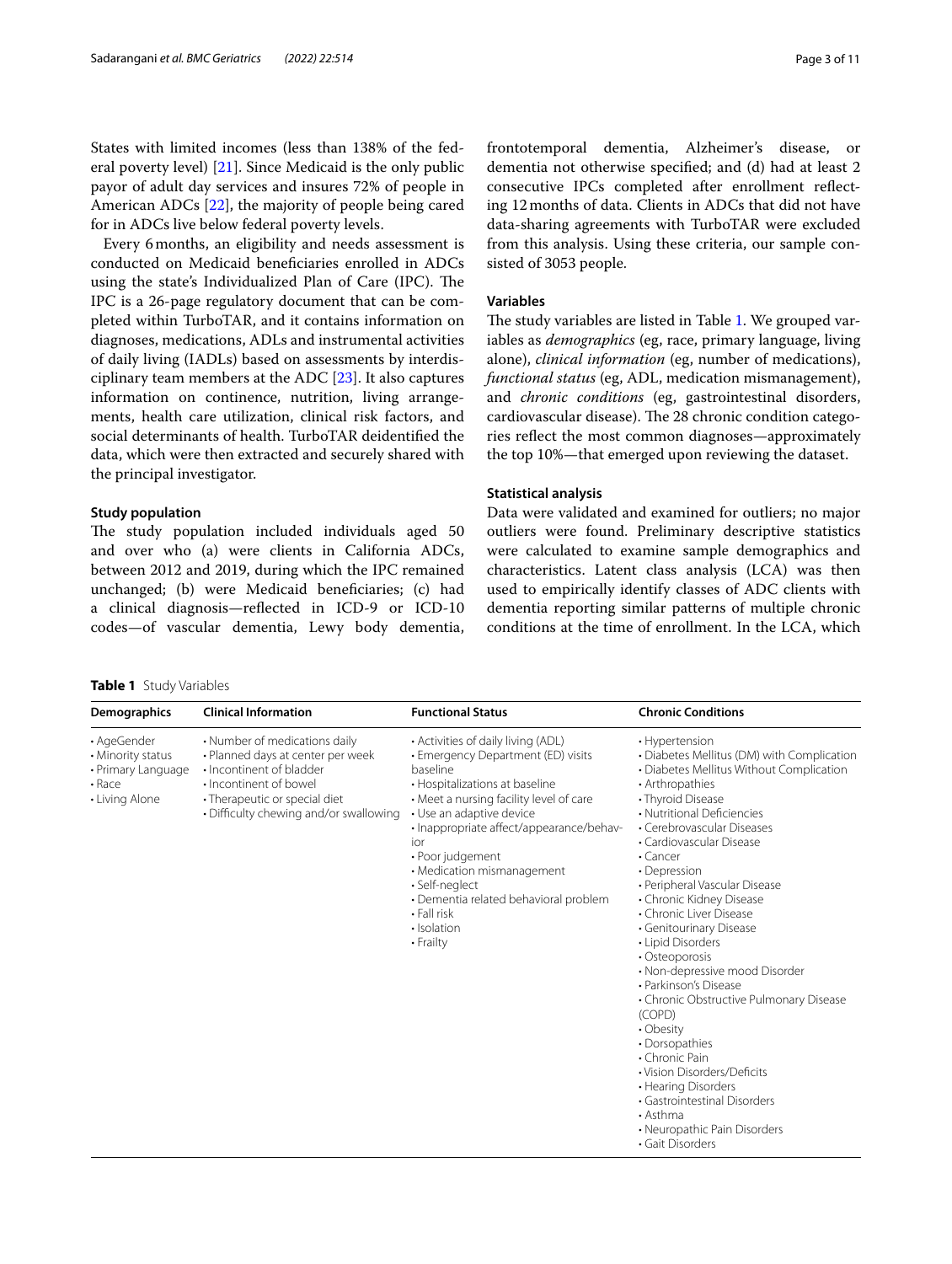is based on structural equation modeling, groups, or classes, are formed by uncovering hidden, or latent, patterns of association between nonordinal observations in a dataset. LCA was the preferred method to assess patterns of multimorbidity in ADC clients because unlike descriptive approaches which would yield counts or frequencies of individual chronic conditions, LCA enables us to establish groupings based on co-occurrence of chronic conditions, and, as a result, identify broad co-morbidity patterns. LCA is a frequently used methodology in analyzing multimorbidity, because it not only enables the identifcation of clusters of chronic conditions, but also allows examination of diferences between clusters in terms socio-demographics, function, and clinical characteristics.

The parameters of the LCA model included the following: (1) the creation of a total count indicator as a simple comorbidity score of all of the co-occurring chronic conditions present to refect the cumulative exposure to multimorbidity; (2) the probability of each specifc chronic condition present within each latent class; (3) the overall proportion of the population in each of the latent classes; and (4) the mean number of comorbid conditions present in each latent class. We ft the LCA model using maximum likelihood in Mplus version 7.31 [[24](#page-9-22)], where the dichotomous chronic condition indicators were modeled with a binomial logit link and the overall count of diferent comorbid conditions present was modeled with a log Poisson link. The 28 dichotomous indicators of the presence of each chronic condition, as well as an overall count of the number of diferent chronic conditions, were analyzed using LCA with a varying number of classes, ranging from 1 to 7 [[25–](#page-9-23)[28\]](#page-9-24). We determined the optimal number of classes using the Bayesian information criterion (BIC), Akaike information criterion (AIC), bootstrap likelihood ratio test (BLRT), and the Lo, Mendell, and Rubin Likelihood Ratio Test (LMR-LRT) [\[29](#page-9-25)], which balances model ft and parsimony [\[30,](#page-9-26) [31\]](#page-9-27) as well as clinical judgment. Once the optimal number of classes was determined, we computed the posterior probability that a certain individual belongs with a certain latent class using Bayes' rule [\[32\]](#page-9-28). Labels, reflecting the complexity associated with the average number of chronic conditions individuals in a latent class had, were applied to each group. We also determined that a chronic condition was disproportionately represented within a latent class if its frequency in that class was either 10% above the prevalence within the total sample or double the total prevalence.

## *Relationship between latent classes and individual characteristics*

We then compared the demographic, functional, and clinical variables across classes that emerged within the LCA, using a chi-square test for categorical predictors and analysis of variance (ANOVA) for continuous predictors. We conducted post hoc multiple comparison tests using a Bonferroni correction, and then we completed Kruskal–Wallis tests in lieu of ANOVA for non-normal distributions of continuous predictors. These analyses were conducted within SPSS (version 25.0).

## **Ethical considerations**

The institutional review board at the principal investigator's (TS) institution classifed this deidentifed secondary data analysis as nonhuman subjects research.

#### **Results**

#### **Sample description**

The study sample comprised 3053 ADC clients with a dementia-related diagnosis. The sample was disproportionately female (67.1), with a mean age of 79.57years (+/−9.44), taking 9.67 medications (+/−6.59), and attending the ADC 3.59 days a week  $(+/-1.72)$ . Significant data (>30%) were missing for race and English profciency, which were nonmandatory collection felds. For those who had complete data, 42.2% were non-English speakers, and 32.4% identifed as non-White.

## **Latent class analysis**

An optimal 4-class solution was chosen based on comprehensive evaluation of ft indices (BIC, AIC, entropy, LMR-LRT, and the BLRT). Group 1 (*n*=801; 26.24%) consisted of individuals with an average of 5.67 chronic conditions in addition to their dementia diagnosis. They were deemed as having "high medical complexity." Group 2 (*n*=1120, 36.69%) had, on average, 3.91 conditions and was labeled "moderate medical complexity." Group 3 (*n*=802, 26.27%) had, on average, 2.07 chronic conditions and was labeled "low medical complexity." Group 4 (*n*=330, 10.81%) had none of the 28 chronic conditions and was considered to have "no medical complexity." Tables [2](#page-4-0) and Table [3](#page-5-0) (at the end before References) present the baseline characteristics of the overall sample and the individuals assigned to the 4 groups.

## **ADC clients with dementia and high medical complexity** *Demographic characteristics*

The average age of clients with high medical complexity was 79.40  $(+/- 9.27)$  years, and 67.9% were female. This was largely consistent with the sample overall. For those who had no missing data on race and language, 49.1% were non-English speakers, higher than any other group, and 31.8% identified as non-White. The proportion of people in the high medical complexity group who lived alone (18.6%) was higher than in any other group.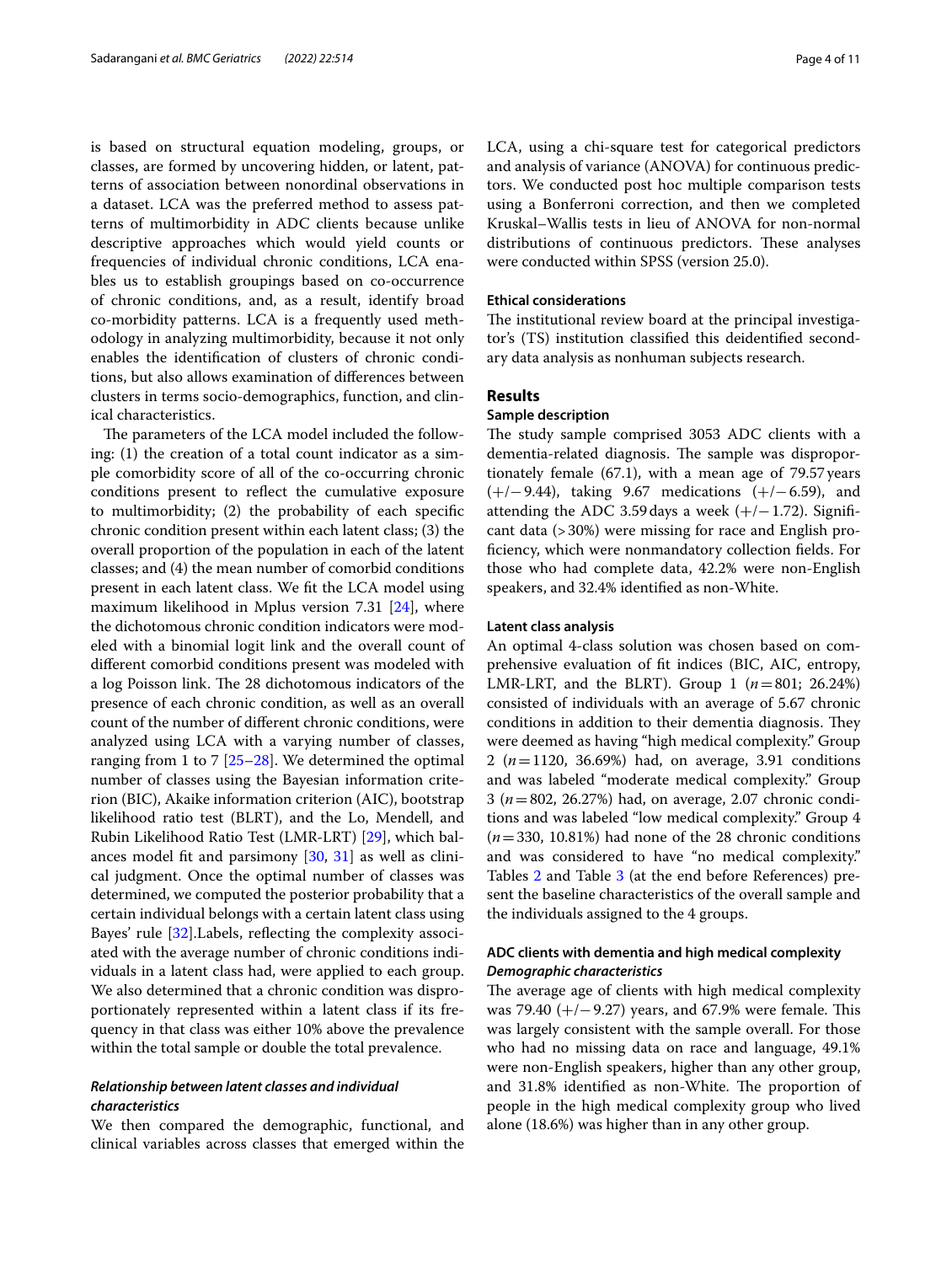| <b>Chronic Condition</b>             | Total Sample (%) | <b>High Medical</b><br>Complexity (%) | <b>Moderate Medical</b><br>Complexity (%) | <b>Low Medical</b><br>Complexity (%) | <b>No Medical</b><br>Complexity<br>(%) |
|--------------------------------------|------------------|---------------------------------------|-------------------------------------------|--------------------------------------|----------------------------------------|
| Hypertension                         | 61.9             | 73.6 #                                | 84.9 #                                    | 43.4                                 | $\mathbf 0$                            |
| DM with Complications                | 9.1              | 15.7                                  | 11.0                                      | 3.3                                  | 0                                      |
| DM without Complications             | 22.5             | 24.1                                  | $35.5$ #                                  | 12.3                                 | 0                                      |
| Arthropathies                        | 32.3             | $53.7$ #                              | 35.0                                      | 19.1                                 | 0                                      |
| Thyroid Disease                      | 11.8             | 18.5                                  | 13.0                                      | 7.9                                  | 0                                      |
| Nutritional Deficiencies             | 6.8              | 12.4                                  | 6.1                                       | 4.6                                  | 0                                      |
| Cerebrovascular Diseases             | 6.8              | 11.6                                  | 7.3                                       | 3.9                                  | 0                                      |
| Cardiovascular Diseases              | 18.7             | $30.6$ #                              | 23.7                                      | 6.8                                  | 0                                      |
| Cancer                               | 3.6              | 4.9                                   | 3.8                                       | 3.5                                  | 0                                      |
| Depression                           | 25.6             | $44.4$ <sup>#</sup>                   | 23.6                                      | 18.5                                 | 0                                      |
| Peripheral Vascular Disease          | 3.1              | $6.4$ <sup>#</sup>                    | 2.8                                       | 1.2                                  | 0                                      |
| Chronic Kidney Disease               | 9.1              | 13.7                                  | 12.6                                      | 3.2                                  | 0                                      |
| Chronic Liver Disease                | 0.9              | $2.0*$                                | 0.2                                       | 0.9                                  | 0                                      |
| Genitourinary Disease                | 11.4             | $22.9$ <sup>#</sup>                   | 7.2                                       | 9.4                                  | $\mathbf{0}$                           |
| Lipid Disorders                      | 37.4             | 48.2 $#$                              | 59.0 $#$                                  | 12.1                                 | 0                                      |
| Osteoporosis                         | 17.3             | 26.9                                  | 19.3                                      | 11.3                                 | 0                                      |
| Mood Disorder                        | 17.3             | $32.9$ #                              | 11.6                                      | 15.3                                 | 0                                      |
| Parkinson's Disease                  | 2.0              | 3.8                                   | 0.7                                       | 2.6                                  | 0                                      |
| COPD                                 | 4.4              | $11.3$ <sup>#</sup>                   | 1.9                                       | 2.3                                  | 0                                      |
| Obesity                              | 1.7              | 2.4                                   | 2.6                                       | 0.3                                  | 0                                      |
| Dorsopathies                         | 7.6              | $17.6$ #                              | 4.7                                       | 4.1                                  | $\Omega$                               |
| Chronic Pain                         | 1.4              | $3.5$ #                               | 0.5                                       | 0.8                                  | 0                                      |
| <b>Hearing Disorders</b>             | 5.0              | $11.6$ <sup>#</sup>                   | 2.9                                       | 3.0                                  | 0                                      |
| Visual Disorders/Deficits            | 5.9              | $12.2$ #                              | 4.6                                       | 3.2                                  | 0                                      |
| Asthma                               | 4.7              | $9.3$ <sup>#</sup>                    | 3.9                                       | 2.7                                  | 0                                      |
| Gastrointestinal Disorders           | 13.6             | $32.3$ #                              | 8.8                                       | 5.8                                  | 0                                      |
| Neuropathic Pain Disorders           | 3.6              | $9.1$ <sup>#</sup>                    | 2.5                                       | 0.6                                  | 0                                      |
| Gait Disorders                       | 4.8              | $11.5$ #                              | 1.1                                       | 4.7                                  | 0                                      |
| Average Number of Chronic Conditions | 3.50             | 5.67                                  | 3.91                                      | 2.07                                 | 0                                      |
| N(% )                                | 3053 (100.0)     | 801 (26.24)                           | 1120 (36.69)                              | 802 (26.27)                          | 330 (10.81)                            |

## <span id="page-4-0"></span>**Table 2** Percentages and average number of chronic conditions across 4 latent classes

*Notes*: *DM* Diabetes Mellitus, *COPD* Chronic Obstructive Pulmonary Disease

# indicated that the prevalence of chronic condition within the class was either 10% above the prevalence within the total sample or double the total prevalence

## **Functional characteristics**

Relative to all other groups, ADC clients in the high medical complexity group experienced the greatest frequency of (a) difficulty chewing and/or swallowing  $(8.7\%)$ , (b) incontinence of the bladder (57.5%), and (c) incontinence of the bowel  $(15.7%)$ . They were also the most frequently classifed as needing assistance and/or being dependent with ambulation (24.9%), bathing (60.1%), and transferring (30.0%). Notably, the high medical complexity group had the lowest use rate of adaptive devices (3.9%), were more likely to be at risk for falls (74.7%) and experienced the highest degree of social isolation (62.4%). In addition, nearly half (49.2%) of individuals in the high medical complexity group experienced dementia-related behavioral problems. Notably, those in the low medical complexity group required greater assistance and were dependent with regard to self-feeding, bathing, and toileting compared to all other groups. Nearly half (48.9%) mismanaged their medications, more so than any other group. The low medical complexity group also had a slightly greater proportion group of people with poor judgment (62.8% vs. 60.9%) and inappropriate affect, appearance, or behavior (29.8% vs. 25.3%) compared to the high medical complexity.

## **Clinical characteristics**

ADC clients with dementia who were classifed as having high medical complexity were disproportionately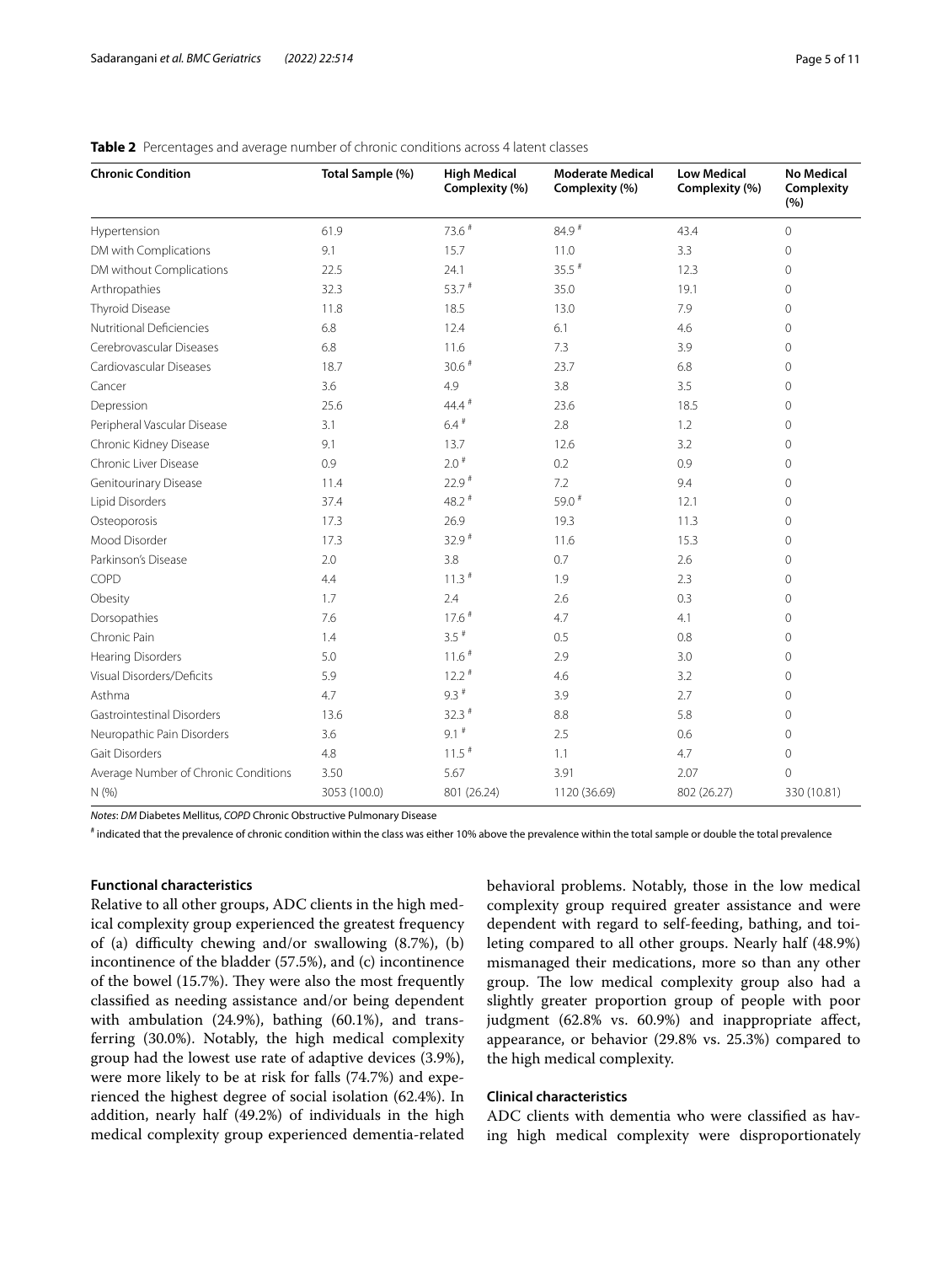| <b>Variables</b>                                              | <b>Total Sample</b><br>Mean $\pm$ SD or<br>N(% ) | <b>High Medical</b><br>Complexity Mean $\pm$ SD<br>or N (%) | <b>Moderate Medical</b><br>Complexity Mean $\pm$ SD<br>or N (%) | <b>Low Medical</b><br>Complexity Mean $\pm$ SD<br>or N (%) | <b>No Medical</b><br>Complexity<br>Mean $\pm$ SD or N (%) |
|---------------------------------------------------------------|--------------------------------------------------|-------------------------------------------------------------|-----------------------------------------------------------------|------------------------------------------------------------|-----------------------------------------------------------|
| Demographics                                                  |                                                  |                                                             |                                                                 |                                                            |                                                           |
| Age +                                                         | 79.57 ± 9.44                                     | 79.40 ± 9.27                                                | $80.14 \pm 8.44$                                                | 78.88 ± 10.58                                              | 79.74 ± 10.02                                             |
| Gender <sup>+</sup>                                           |                                                  |                                                             |                                                                 |                                                            |                                                           |
| Female                                                        | 2049 (67.1)                                      | 544 (67.9)                                                  | 779 (69.6)                                                      | 503 (62.7)                                                 | 223 (67.6)                                                |
| Male                                                          | 1001 (32.8)                                      | 257 (32.1)                                                  | 340 (30.4)                                                      | 297 (37.0)                                                 | 107 (32.4)                                                |
| Minority status *                                             |                                                  |                                                             |                                                                 |                                                            |                                                           |
| White                                                         | 642 (21.0)                                       | 223 (27.8)                                                  | 207 (18.5)                                                      | 173 (21.6)                                                 | 39 (11.8)                                                 |
| Minority                                                      | 990 (32.4)                                       | 255 (31.8)                                                  | 404 (36.1)                                                      | 243 (30.3)                                                 | 88 (26.7)                                                 |
| Primary language *                                            |                                                  |                                                             |                                                                 |                                                            |                                                           |
| English                                                       | 602 (19.7)                                       | 154 (19.2)                                                  | 179 (16.0)                                                      | 205 (25.6)                                                 | 64 (19.4)                                                 |
| Non-English                                                   | 1289 (42.2)                                      | 393 (49.1)                                                  | 510 (45.5)                                                      | 296 (36.9)                                                 | 90(27.3)                                                  |
| Living alone with no<br>family*                               | 462 (15.2)                                       | 149 (18.6)                                                  | 187 (16.7)                                                      | 108(13.5)                                                  | 18(5.7)                                                   |
| <b>Clinical information</b>                                   |                                                  |                                                             |                                                                 |                                                            |                                                           |
| Number of medications<br>daily $*$                            | $9.67 \pm 6.59$                                  | $12.72 \pm 6.52$                                            | $9.82 \pm 6.49$                                                 | $8.07 \pm 5.77$                                            | $5.62 \pm 5.46$                                           |
| Planned days at center<br>per week*                           | $3.59 \pm 1.72$                                  | $3.98 \pm 1.32$                                             | $3.84 \pm 1.44$                                                 | $3.78 \pm 1.58$                                            | $1.31 \pm 2.05$                                           |
| Incontinent of bladder *                                      | 1440 (47.2)                                      | 462 (57.7)                                                  | 547 (48.8)                                                      | 390 (48.6)                                                 | 41 (12.4)                                                 |
| Incontinent of bowel *                                        | 415 (13.6)                                       | 126 (15.7)                                                  | 152 (13.6)                                                      | 116(14.5)                                                  | 21(6.4)                                                   |
| Therapeutic or special<br>diet *                              | 1433 (46.9)                                      | 430 (53.7)                                                  | 670 (59.8)                                                      | 308 (38.4)                                                 | 25(7.6)                                                   |
| Difficulty chewing and/<br>or swallowing *                    | 196 (6.4)                                        | 70 (8.7)                                                    | 50 (4.5)                                                        | 67(8.4)                                                    | 9(2.7)                                                    |
| <b>Functional status</b>                                      |                                                  |                                                             |                                                                 |                                                            |                                                           |
| Any emergency depart- 473 (15.5)<br>ment visits at baseline * |                                                  | 142 (17.7)                                                  | 198 (17.7)                                                      | 116(14.5)                                                  | 17(5.2)                                                   |
| Any hospitalizations at<br>baseline                           | 435 (14.2)                                       | 152 (19.0)                                                  | 154 (13.8)                                                      | 112(14.0)                                                  | 17(5.2)                                                   |
| Meet nursing facility<br>level of care *                      | 1834 (60.4)                                      | 620 (77.4)                                                  | 637 (56.9)                                                      | 499 (62.5)                                                 | 78 (24.6)                                                 |
| Use an adaptive device                                        | 261(8.5)                                         | 31(3.9)                                                     | 102(9.1)                                                        | 102(12.7)                                                  | 26(7.9)                                                   |
| Inappropriate affect/<br>appearance/behavior *                | 743 (24.3)                                       | 203 (25.3)                                                  | 262 (23.4)                                                      | 239 (29.8)                                                 | 39 (11.8)                                                 |
| Poor judgement *                                              | 1701 (55.7)                                      | 488 (60.9)                                                  | 642 (57.3)                                                      | 504 (62.8)                                                 | 67 (20.3)                                                 |
| Medication misman-<br>agement*                                | 1231 (40.3)                                      | 392 (48.9)                                                  | 463 (41.3)                                                      | 338 (42.1)                                                 | 38 (11.5)                                                 |
| Self-neglect                                                  | 933 (30.6)                                       | 260 (32.5)                                                  | 343 (30.6)                                                      | 294 (36.7)                                                 | 36 (10.9)                                                 |
| Dementia related<br>behavioral problems *                     | 1344 (44.0)                                      | 394 (49.2)                                                  | 475 (42.4)                                                      | 412 (51.4)                                                 | 63 (19.1)                                                 |
| Fall risk *                                                   | 1924 (63.0)                                      | 598 (74.7)                                                  | 762 (68.0)                                                      | 497 (62.0)                                                 | 67(20.3)                                                  |
| Isolation*                                                    | 1730 (56.7)                                      | 500 (62.4)                                                  | 686 (61.2)                                                      | 475 (59.2)                                                 | 69 (20.9)                                                 |
| Frailty *                                                     | 927 (30.4)                                       | 311 (38.8)                                                  | 335 (29.9)                                                      | 253 (31.5)                                                 | 28 (8.5)                                                  |
| Activity of daily living<br>Ambulation *                      |                                                  |                                                             |                                                                 |                                                            |                                                           |
| Independent                                                   | 338 (11.1)                                       | 71 (8.9)                                                    | 126(11.3)                                                       | 120 (15.0)                                                 | 21(6.4)                                                   |
| Needs Supervision                                             | 1514 (49.6)                                      | 449 (56.1)                                                  | 607 (54.2)                                                      | 408 (50.9)                                                 | 50 (15.2)                                                 |
| Needs Assistance                                              | 551 (18.0)                                       | 172 (21.5)                                                  | 213 (19.0)                                                      | 149 (18.6)                                                 | 17(5.2)                                                   |
| Dependent                                                     | 75 (2.5)                                         | 27(3.4)                                                     | 24(2.1)                                                         | 23(2.9)                                                    | 1(0.3)                                                    |

# <span id="page-5-0"></span>**Table 3** Demographic, clinical, and functional status information across 4 latent classes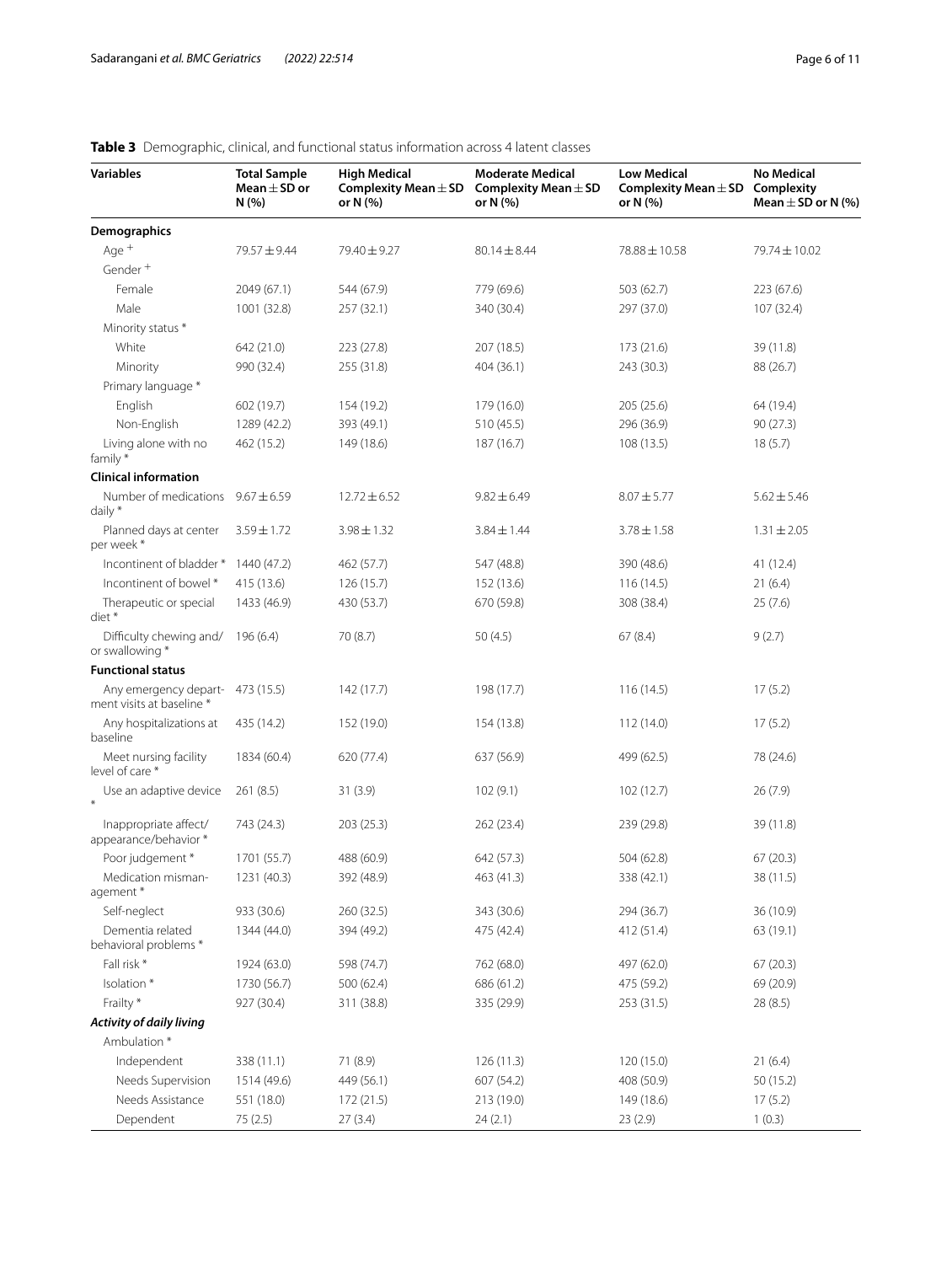| Variables         | <b>Total Sample</b><br>Mean $\pm$ SD or<br>N(%) | <b>High Medical</b><br>Complexity Mean $\pm$ SD<br>or N (%) | <b>Moderate Medical</b><br>Complexity Mean $\pm$ SD<br>or N (%) | <b>Low Medical</b><br>Complexity Mean $\pm$ SD<br>or N (%) | <b>No Medical</b><br>Complexity<br>Mean $\pm$ SD or N (%) |
|-------------------|-------------------------------------------------|-------------------------------------------------------------|-----------------------------------------------------------------|------------------------------------------------------------|-----------------------------------------------------------|
| Bathing*          |                                                 |                                                             |                                                                 |                                                            |                                                           |
| Independent       | 117(3.8)                                        | 30(3.7)                                                     | 46(4.1)                                                         | 35(4.4)                                                    | 6(1.8)                                                    |
| Needs Supervision | 705 (23.1)                                      | 206(25.7)                                                   | 286 (25.5)                                                      | 192 (23.9)                                                 | 21(6.4)                                                   |
| Needs Assistance  | 1477 (48.4)                                     | 436 (54.4)                                                  | 573 (51.2)                                                      | 415(51.7)                                                  | 53 (16.1)                                                 |
| Dependent         | 168(5.5)                                        | 46(5.7)                                                     | 59(5.3)                                                         | 53 (6.6)                                                   | 10(3.0)                                                   |
| Dressing*         |                                                 |                                                             |                                                                 |                                                            |                                                           |
| Independent       | 331 (10.8)                                      | 94 (11.7)                                                   | 127(11.3)                                                       | 97(12.1)                                                   | 13(3.9)                                                   |
| Needs Supervision | 809 (26.5)                                      | 244 (30.5)                                                  | 335 (29.9)                                                      | 209 (26.1)                                                 | 21(6.4)                                                   |
| Needs Assistance  | 1192 (39.0)                                     | 343 (42.8)                                                  | 457 (40.8)                                                      | 342 (42.6)                                                 | 50 (15.2)                                                 |
| Dependent         | 137(4.5)                                        | 36(4.5)                                                     | 48 (4.3)                                                        | 47(5.9)                                                    | 6(1.8)                                                    |
| Self-feeding *    |                                                 |                                                             |                                                                 |                                                            |                                                           |
| Independent       | 1304 (42.7)                                     | 387 (48.3)                                                  | 531 (47.4)                                                      | 350 (43.6)                                                 | 36 (10.9)                                                 |
| Needs Supervision | 861 (28.2)                                      | 255 (31.8)                                                  | 330 (29.5)                                                      | 244 (30.4)                                                 | 32(9.7)                                                   |
| Needs Assistance  | 272(8.9)                                        | 68 (8.5)                                                    | 98 (8.8)                                                        | 88 (11.0)                                                  | 18(5.5)                                                   |
| Dependent         | 33(1.1)                                         | 8(1.0)                                                      | 7(0.6)                                                          | 15(1.9)                                                    | 3(0.9)                                                    |
| Toileting*        |                                                 |                                                             |                                                                 |                                                            |                                                           |
| Independent       | 555 (18.2)                                      | 151 (18.9)                                                  | 236(21.1)                                                       | 150 (18.7)                                                 | 18(5.5)                                                   |
| Needs Supervision | 1119 (36.7)                                     | 337 (42.1)                                                  | 457 (40.8)                                                      | 295 (36.8)                                                 | 30(9.1)                                                   |
| Needs Assistance  | 703 (23.0)                                      | 204(25.5)                                                   | 241 (21.5)                                                      | 224(27.9)                                                  | 34 (10.3)                                                 |
| Dependent         | 94(3.1)                                         | 26(3.2)                                                     | 33(2.9)                                                         | 28(3.5)                                                    | 7(2.1)                                                    |
| Transferring *    |                                                 |                                                             |                                                                 |                                                            |                                                           |
| Independent       | 462(15.1)                                       | 98 (12.2)                                                   | 173 (15.4)                                                      | 163(20.3)                                                  | 28(8.5)                                                   |
| Needs Supervision | 1281 (42.0)                                     | 380 (47.4)                                                  | 537 (47.9)                                                      | 330 (41.1)                                                 | 34 (10.3)                                                 |
| Needs Assistance  | 686 (22.5)                                      | 224 (28.0)                                                  | 244 (21.8)                                                      | 190 (23.7)                                                 | 28 (8.5)                                                  |
| Dependent         | 52(1.7)                                         | 16(2.0)                                                     | 18(1.6)                                                         | 17(2.1)                                                    | 1(0.3)                                                    |

## **Table 3** (continued)

*Notes*:  $+p$  <0.05, \* *p* <0.001. Minority included Black, Native Americans, Asians, Pacific Islander, Other Race, and Multiple Race; and there are 46.5% of missing data on minority status and 38.1% of missing data on primary language preference

impacted by 18 chronic conditions. These conditions, which occurred at least 10% above the total prevalence, are denoted in Table  $2$  with an asterisk  $(*)$ . These include hypertension, arthropathies, cardiovascular diseases, depression, peripheral vascular disease, chronic, liver disease, genitourinary disease, lipid disorders, mood disorder, COPD, dorsopathies, chronic pain, hearing disorders, visual disorders/deficits, asthma, gastrointestinal disorders, neuropathic pain disorders, and gait disorders. In the high medical complexity group, individuals were taking 12.72  $(+/-6.52)$  medications and attending the ADC 3.98 days  $(+/-1.31)$  per week—values that exceeded any other class. A greater proportion of people with high medical complexity experienced hospitalizations compared to any other group (19.0%). In this group, 77.4% of PLWD met requirements for nursing facility level of care, which is defned by the California Department Aging as requiring the level of intensive care provided by a skilled nursing facility/nursing home.

## **Discussion**

The purpose of this paper was to (a) classify PLWD in ADCs according to their level of medical complexity and (b) identify the demographic, functional, and clinical characteristics of those with the highest degree of medical complexity. Of the 3053 PLWD in our sample, 26.24% were classifed as having high medical complexity. Among other conditions, these individuals experienced disproportionately high rates of cardiovascular disease, depression, genitourinary disease, gastrointestinal disorders, and neuropathic pain in addition to cognitive impairment.

The extant literature points to patients with multimorbidity as being high utilizers of health care who are "costly" and "difficult to treat." [[33,](#page-9-29) [34\]](#page-9-30) Care of older adults with multimorbidity who attend ADCs is often complicated by problems with mobility, limited English profciency, poverty, cognitive impairment, disability and food insecurity [[5,](#page-9-3) [18,](#page-9-16) [35,](#page-9-31) [36\]](#page-9-32). Our data suggest that PLWD in the centers are no exception. In ADCs,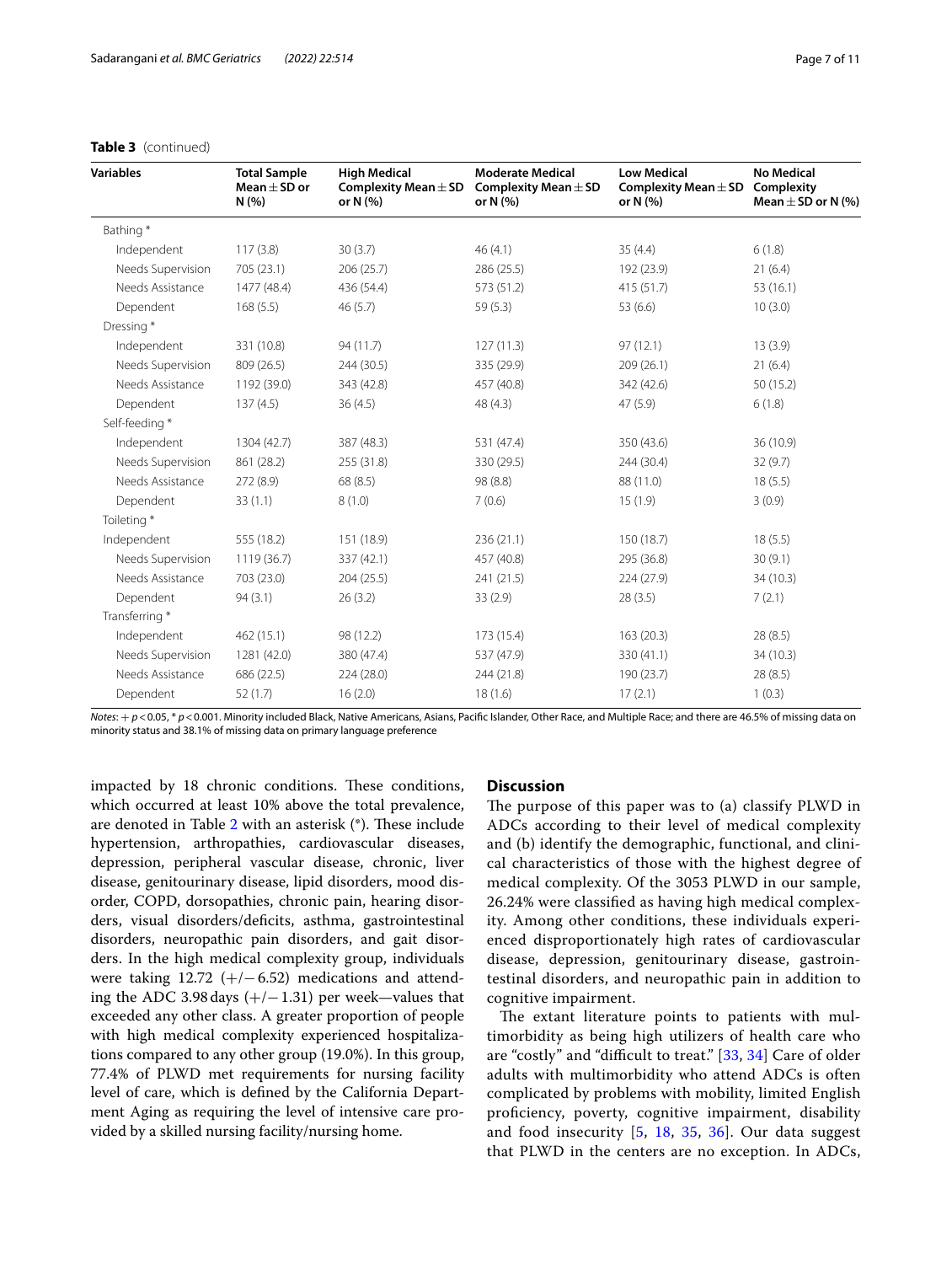staff are potentially supporting people with multiple chronic conditions who are also cognitively impaired, functionally dependent, impoverished, frequently do not speak English, and experience polypharmacy.

In addition to having multiple chronic conditions that contribute to high medical complexity, in more than 1/4 of our sample, we also saw a high degree of functional dependence, particularly with respect to ambulation, bathing, and transferring. Those with high medical complexity also experienced the greatest frequency of gait, hearing, and visual disorders, and were at risk of falls. Simultaneously, they experienced the lowest rate of use of adaptive devices compared to any other group, suggesting a possible unmet need in this population.

Other factors that heightened the vulnerability of highly medically complex persons with dementia in ADCs are high rates of limited English profciency (49.2%), their propensity to live alone in spite of having dementia (18.6%), and a high degree of social isolation (62.4%) relative to other groups. Another concerning fnding is that, although individuals in this group were taking on average more than 12 medications, nearly half (48.9%) mismanaged their medications. The possible impact of medical complexity and social risk factors on health care utilization among ADC users with dementia is evident in our data. Nearly 1/5 had experienced a hospitalization in the prior 6months, and approximately 1/3 met requirements for a nursing facility level of care [\[37\]](#page-9-33).

Proper management of multimorbidity is one of the greatest health-related challenges facing patients, caregivers, health care providers, and payors [[31–](#page-9-27)[36\]](#page-9-32), particularly among PLWD. In a survey of clinicians, clinical leaders, and executives at organizations globally that are directly involved in care delivery by the *New England Journal of Medicine*, 67% reported their organizations do not offer multidisciplinary care, and 62% reported care fragmentation as the biggest barrier to dementia care delivery  $[38]$  $[38]$ . There has been much emphasis on coordinating, integrating, and efectively managing the health of individuals with complex health and social needs in order to reduce avoidable health care utilization. The inherent complexity of the ADC population, as evidenced within our data, suggests it is no longer acceptable to continue to have siloed medical systems and community-based support networks. Systematic reviews of the literature call for innovative integrated patient-centered approaches that empower patients and their caregivers in a teambased format [\[19,](#page-9-17) [33](#page-9-29)]. Models such as PACE and CBHH show that these types of programs, which can address both health and social needs, can be efective when headquartered in the ADC.

PACE is a community-based health care program serving people who are over the age of 55 and who require nursing home–level care but prefer to receive it in their own communities [[14](#page-9-12)]. Services are delivered primarily in an ADC, and they are managed by an interdisciplinary team that includes a geriatric physician as well as nurses, social workers, and therapists. A number of studies provide evidence that PACE is efective in reducing nursing home and hospital utilization and improving health status and quality of life [[39](#page-9-35), [40\]](#page-9-36).

The CBHH model delivers transitional care support, patient activation, and education to advance health literacy to high-needs individuals in ADCs  $[5]$  $[5]$ . These services are provided through the inclusion of a registered nurse navigator (RN-N) within the interdisciplinary team at the ADC  $[5]$  $[5]$ . The RN-N deepens understanding of the highest risk individuals' unique challenges and social environments by conducting health and psychosocial assessments, making home visits whenever needed, and facilitating care transitions [\[5](#page-9-3)].

One of the greatest barriers to expanding and scaling comprehensive ADC-based programs targeting people with complex needs is reimbursement. Despite facilitating health management and promotion for medically complex PLWD, these centers may not be adequately reimbursed for the services they are providing, which include preventive health services, cognitive and behavioral health services, and nutrition. Medicaid currently reimburses ADCs an average of \$74 per day for this level of care [\[41,](#page-9-37) [42](#page-9-38)]. Many centers have been forced to shut down altogether in the wake of the COVID-19 pandemic [\[43](#page-9-39)], potentially leaving a major gap in services for high-needs PLWD. Given that ADCs serve a diverse clientele—58% of whom identify as racial/ethnic minorities—this gap in access to ADCs will likely have a disproportionate efect on communities of color and undermine health equity [[16](#page-9-14)].

In the absence of unlimited funding, information and communication technology represents a scalable and economical approach to integrating ADCs into the care continuum that supports comprehensive coordination of health and social support for PLWD with multimorbidity [[44,](#page-9-40) [45](#page-10-0)]. Members of the care team (eg, patients, informal caregivers, pharmacists, nurses, social workers) can communicate more seamlessly across settings with the help of shared information systems that leverage technology [[46\]](#page-10-1). Electronic health records, telemonitoring systems, or mobile health applications can support bidirectional information sharing between patients and providers, as well as among individual providers, that lends itself to integrated care for PLWD [\[45](#page-10-0)]. However, currently, 92% of ADCs lack the resources to implement interoperable electronic health record systems [[15\]](#page-9-13). Given the ubiquity of tablets and mobile phones, mobile applications that enable secure communication and information exchange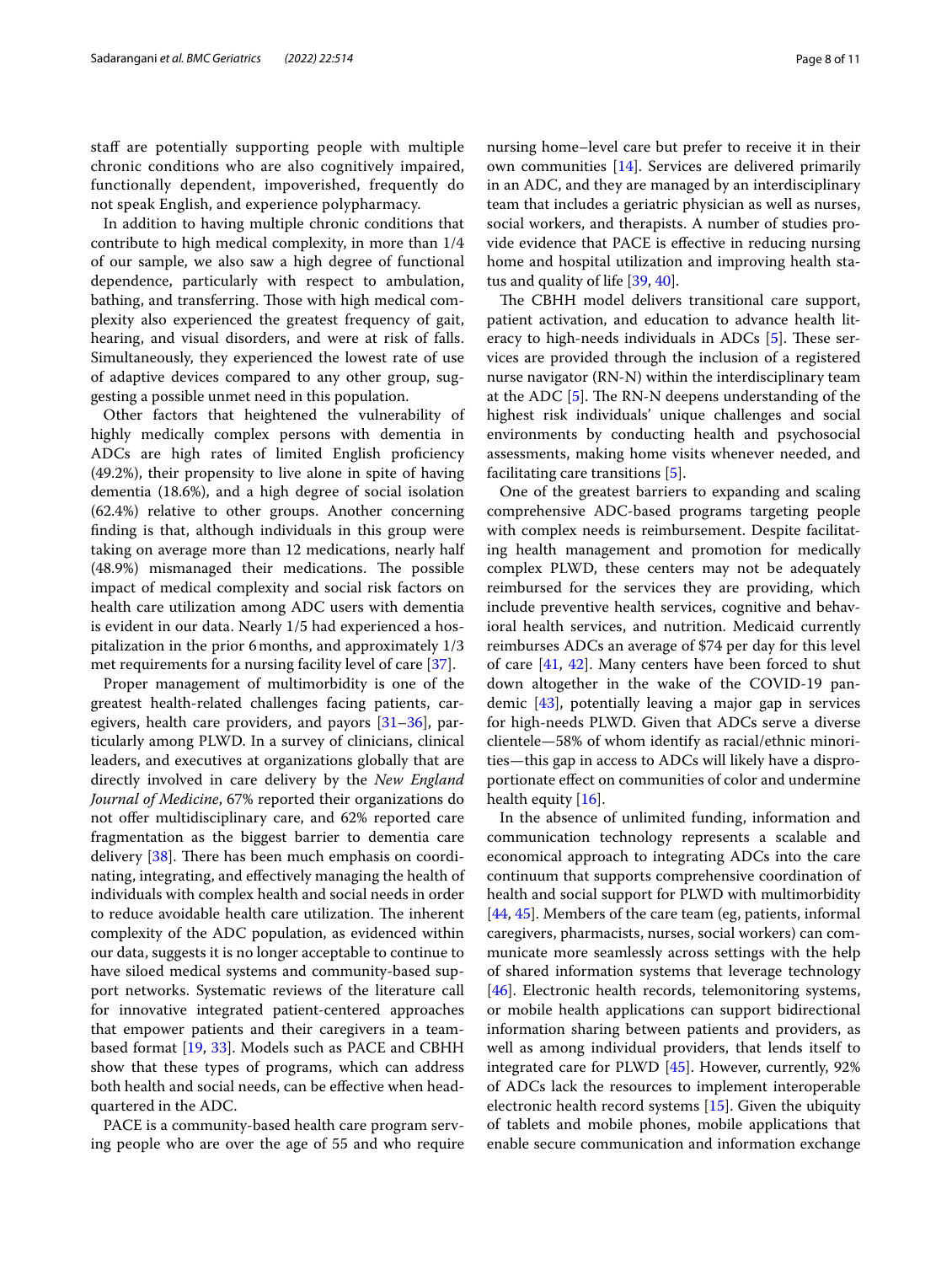may be a starting point for improving communication across the community-based care continuum. This would enable ADC staf to advocate on behalf of their clients when they are in other settings.

Our study is not without limitations. First, the sample was limited to adult day *health* centers. ADCs can follow either a social or health/medical model. The selection of medical model ADCs may have biased our sample toward more frail and complex older adults. Furthermore, our sample was limited to the state of California. Although California is home to 1/3 of adult day programs nationally, and our dataset is one of the largest available on ADC users with dementia, future research should look at trends and variability in ADC users at a national level. Also, our analysis does not include dementia severity assessments which could help explain higher levels of functional dependence in persons with low medical complexity relative to those with high or moderate complexity. In future analyses we plan to examine the interplay between dementia severity and medical complexity. Finally, assessments of participants within the IPC were based on the clinical judgment of social workers and nurses as opposed to validated instruments. This may have led to more inaccuracies or variabilities in assessments than a more standardized approach would have lent itself to.

## **Conclusion**

Health care, including functional and social support for people with multiple health conditions, is not straightforward, and the addition of cognitive impairment adds a further layer of complexity. For future service development to best support the growing number of people with these conditions, the frst stage is to describe this population and to understand the interaction between dementia and other common comorbidities. Such an interaction is not simple and is highly variable. Our results should also serve as a signal to primary care providers (PCPs) and health systems about the degree of complexity of clients seen at ADCs. At the very least, if a patient is receiving services at an ADC, this should be a loud signal for their PCP that they need help, are at risk of complications, and are at high risk of nursing home placement. This also means that the patients seen do not just experience multimorbidity but are socially disadvantaged. Our results demonstrate that a comprehensive multidisciplinary approach that involves community partners such as ADCs is critically needed that addresses functional decline, loneliness, social isolation, and multimorbidity which can negatively impact PLWD.

#### **Abbreviations**

ADC: Adult Day Care; ADLs: Activities of Daily Living; AIC: Akaike Information Criterion; ANOVA: Analysis of Variance; BIC: Bayesian Information Criterion; BLRT: Bootstrap Likelihood Ratio Test; CBHH: Community Based Health Home; COPD: Chronic Obstructive Pulmonary Disease; COVID: Coronavirus Disease; DM: Diabetes Mellitus; ED: Emergency Department; IPC: Individualized Plan of Care; IADLs: Instrumental Activities of Daily Living; LCA: Latent Class Analysis; LMR-LRT: Lo, Mendell, and Rubin Likelihood Ratio Test; PACE: Programs of All-Inclusive Care for the Elderly; PCP: Primary Care Provider; PLWD: Persons Living with Dementia: RN-N: Registered Nurse Navigator.

#### **Acknowledgements**

We would like to acknowledge Drs. Bei Wu and Abraham Brody for their mentorship. We would also like to thank Lydia Missaelides at the California Association of Adult Day Services, as well as Boris and Renee Nashtut at TurboTar for their support.

#### **Authors' contributions**

TS conceptualized the study and wrote the introduction, background and critically revised the entirety of the manuscript including results and discussion. CP wrote the discussion section. JB and JZ analyzed data and formatted results as well as assisted with critical revisions. GY conceptualized the analysis and wrote the methods. The author(s) read approved the final manuscript.

#### **Funding**

Research reported in this publication is supported by the National Institute on Aging of the National Institutes of Health under Award Numbers: R21AG069801.

U54AG063546, which funds NIA Imbedded Pragmatic Alzheimer's and AD-Related Dementias Clinical Trials Collaboratory (NIA IMPACT Collaboratory). K23AG071948.

The content is solely the responsibility of the authors and does not necessarily represent the official views of the National Institutes of Health.

#### **Availability of data and materials**

The data that support the fndings of this study are available from Tina Sadarangani, PhD but restrictions apply to the availability of these data, which were used under license for the current study, and so are not publicly available. Data are however available from the authors upon reasonable request and with permission of Tina Sadarangani, PhD.

#### **Declarations**

#### **Ethics approval and consent to participate**

This research was performed in accordance with all relevant guidelines and regulations within the Declaration of Helsinki. Informed consent and ethical approval were waived by the University Committee on Activities Involving Human Subjects (UCAIHS) at New York University, as this was deemed nonhuman subjects research.

#### **Consent for publication**

Not Applicable.

#### **Competing interests**

The authors have no competing interests to declare.

#### **Author details**

<sup>1</sup> New York University Rory Meyers College of Nursing, 433 First Avenue, New York, NY 10010, USA. <sup>2</sup> University of California San Francisco School of Medicine, Division of Geriatrics, 490 Illinois Street, San Francisco, CA 94158, USA.

#### Received: 29 November 2021 Accepted: 13 April 2022 Published online: 22 June 2022

#### **References**

<span id="page-8-0"></span>Hebert LE, Weuve J, Scherr PA, Evans DA. Alzheimer disease in the United States (2010–2050) estimated using the 2010 census. Neurology. 2013;80(19):1778–83.<https://doi.org/10.1212/WNL.0b013e31828726f5>.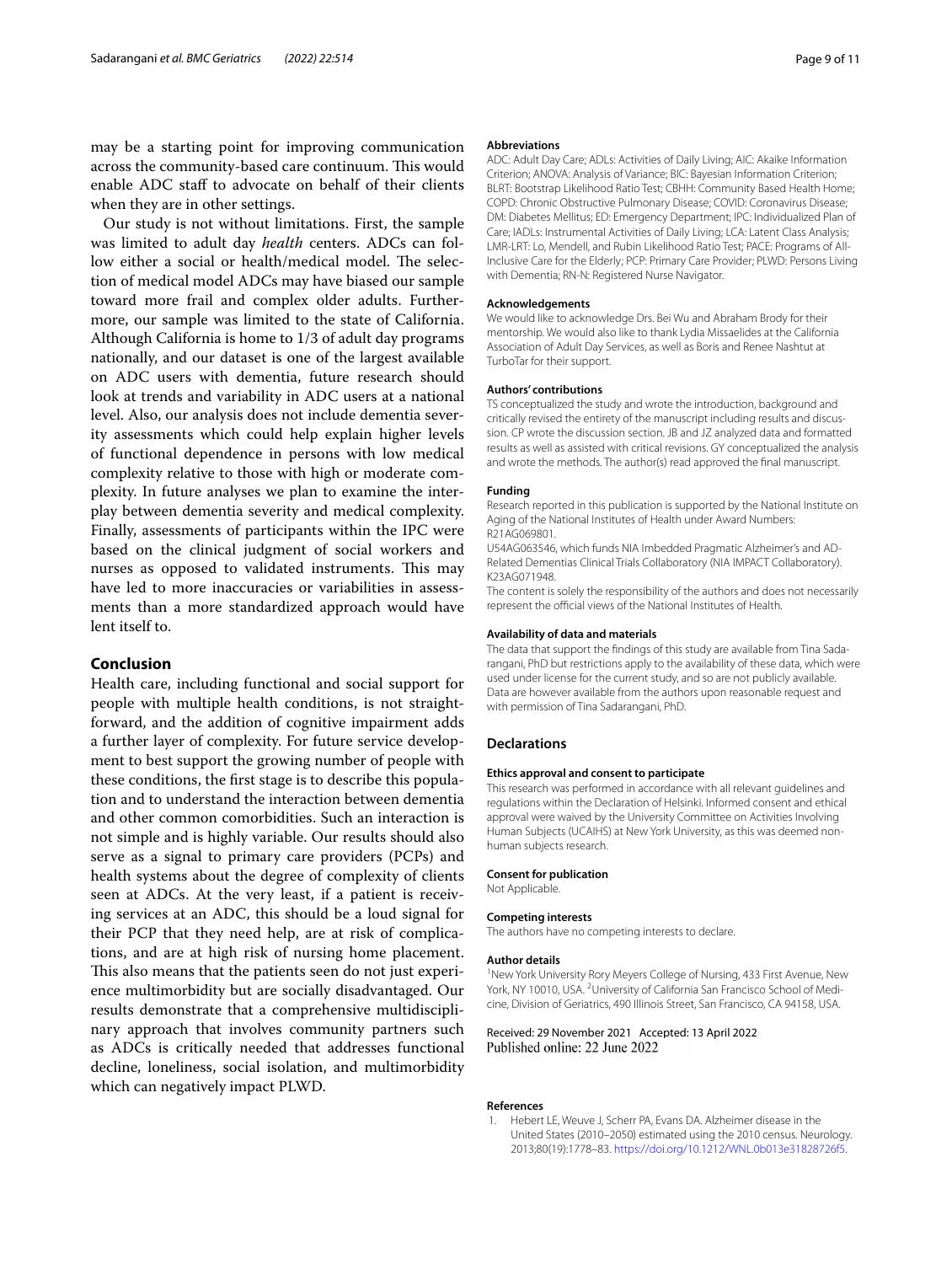- <span id="page-9-0"></span>2. World Health Organization. Multimorbidity. World Health Organization; 2016.<https://apps.who.int/iris/handle/10665/252275>. Accessed Nov 12, 2021.
- <span id="page-9-1"></span>3. Uijen AA, van de Lisdonk EH. Multimorbidity in primary care: prevalence and trend over the last 20 years. Eur J Gen Pract. 2008;14(sup1):28–32. [https://doi.org/10.1080/13814780802436093.](https://doi.org/10.1080/13814780802436093)
- <span id="page-9-2"></span>4. Guthrie B, Payne K, Alderson P, McMurdo MET, Mercer SW. Adapting clinical guidelines to take account of multimorbidity. BMJ. 2012;345:e6341. [https://doi.org/10.1136/bmj.e6341.](https://doi.org/10.1136/bmj.e6341)
- <span id="page-9-3"></span>5. Sadarangani T, Missaelides L, Eilertsen E, Jaganathan H, Wu B. A mixedmethods evaluation of a nurse-led community-based health home for ethnically diverse older adults with multimorbidity in the adult day health setting. Policy Polit Nurs Pract. 2019;20(3):131–44. [https://doi.org/](https://doi.org/10.1177/1527154419864301) [10.1177/1527154419864301](https://doi.org/10.1177/1527154419864301).
- <span id="page-9-4"></span>6. Maslow K. Dementia and serious coexisting medical conditions: a double whammy. Nurs Clin North Am. 2004;39(3):561–79. [https://doi.org/10.](https://doi.org/10.1016/j.cnur.2004.02.011) [1016/j.cnur.2004.02.011.](https://doi.org/10.1016/j.cnur.2004.02.011)
- <span id="page-9-5"></span>7. Phelan EA, Borson S, Grothaus L, Balch S, Larson EB. Association of incident Dementia with hospitalizations. JAMA. 2012;307(2):165–72. [https://](https://doi.org/10.1001/jama.2011.1964) [doi.org/10.1001/jama.2011.1964.](https://doi.org/10.1001/jama.2011.1964)
- <span id="page-9-6"></span>8. Hirschman K, Shaid E, McCauley K, Pauly M, Naylor M. Continuity of care: the transitional care model. OJIN Online J Issues Nurs. 2015;20(3):1. <https://doi.org/10.3912/OJIN.Vol20No03Man01>.
- <span id="page-9-7"></span>9. Voss S, Black S, Brandling J, et al. Home or hospital for people with dementia and one or more other multimorbidities: what is the potential to reduce avoidable emergency admissions? The HOMEWARD project protocol. BMJ Open. 2017;7(4):e016651. [https://doi.org/10.1136/bmjop](https://doi.org/10.1136/bmjopen-2017-016651) [en-2017-016651](https://doi.org/10.1136/bmjopen-2017-016651).
- <span id="page-9-8"></span>10. Naylor MD, Feldman PH, Keating S, et al. Translating research into practice: transitional care for older adults. J Eval Clin Pract. 2009;15(6):1164–70. [https://doi.org/10.1111/j.1365-2753.2009.01308.x.](https://doi.org/10.1111/j.1365-2753.2009.01308.x)
- <span id="page-9-9"></span>11. Oliver RE, Foster M. Adult day care: an Important Long-Term Care Alternative & Potential Cost Saver. Mo Med. 2013;110(3):227–30.
- <span id="page-9-10"></span>12. Leitsch SA, Zarit SH, Townsend A, Greene R. Medical and social adult day service programs: a comparison of characteristics, dementia clients, and their family caregivers. Res Aging. 2001;23(4):473–98. [https://doi.org/10.](https://doi.org/10.1177/0164027501234005) [1177/0164027501234005.](https://doi.org/10.1177/0164027501234005)
- <span id="page-9-11"></span>13. Welsh TJ. Multimorbidity in people living with dementia. Case Rep Womens Health. 2019;23:e00125. [https://doi.org/10.1016/j.crwh.2019.e00125.](https://doi.org/10.1016/j.crwh.2019.e00125)
- <span id="page-9-12"></span>14. National PACE Association. National PACE association. 2021. [https://www.](https://www.npaonline.org/policy-advocacy/state-policy/research) [npaonline.org/policy-advocacy/state-policy/research](https://www.npaonline.org/policy-advocacy/state-policy/research). Accessed Nov 12, 2021.
- <span id="page-9-13"></span>15. National Center for Health Statistics, ed. Long-term care providers and services users in the United States, 2015-2016. Hyattsville: U.S. Department of Health and Human Services, Centers for Disease Control and Prevention, National Center for Health Statistics; 2019.
- <span id="page-9-14"></span>16. Cafrey C, Lendon JP. Service provision, hospitalizations, and chronic conditions in adult day Services centers: fndings from the 2016 National Study of long-term care providers. Natl Health Stat Rep. 2019;124:9.
- <span id="page-9-15"></span>17. Aging In Place. Adult Day Care. AgingInPlace.org. 2021. [https://aginginpla](https://aginginplace.org/adult-day-care/) [ce.org/adult-day-care/.](https://aginginplace.org/adult-day-care/) Accessed Jun 30, 2021.
- <span id="page-9-16"></span>18. Sadarangani TR, Murali KP. Service use, participation, experiences, and outcomes among older adult immigrants in American adult day service centers: an integrative review of the literature. Res Gerontol Nurs. 2018;11(6):317–28. <https://doi.org/10.3928/19404921-20180629-01>.
- <span id="page-9-17"></span>19. Sadarangani T, Anderson K, Vora P, Missaelides L, Zagorski W. A national survey of data currently being collected by adult day service centers across the United States. J Appl Gerontol. 2021:07334648211013974. <https://doi.org/10.1177/07334648211013974>Published online May 14.
- <span id="page-9-18"></span>20. Quiñones AR, Kaye J, Allore HG, Botoseneanu A, Thielke SM. An agenda for addressing multimorbidity and racial and ethnic disparities in Alzheimer's disease and related dementia. Am J Alzheimers Dis Dementias®. 2020;35:1533317520960874. <https://doi.org/10.1177/1533317520960874>.
- <span id="page-9-19"></span>21. Services D of HC. Medi-Cal Eligibility. 2022. [https://www.dhcs.ca.gov/](https://www.dhcs.ca.gov/services/medi-cal/Pages/DoYouQualifyForMedi-Cal.aspx) [services/medi-cal/Pages/DoYouQualifyForMedi-Cal.aspx.](https://www.dhcs.ca.gov/services/medi-cal/Pages/DoYouQualifyForMedi-Cal.aspx) Accessed Mar 7, 2022.
- <span id="page-9-20"></span>22. California Department of Health Care. Medi-Cal. 2021. [https://www.dhcs.](https://www.dhcs.ca.gov/Pages/myMedi-Cal.aspx) [ca.gov/Pages/myMedi-Cal.aspx.](https://www.dhcs.ca.gov/Pages/myMedi-Cal.aspx) Accessed Nov 12, 2021.
- <span id="page-9-21"></span>23. California Department of Health Care. Individual plan of care. 2021. [https://www.aging.ca.gov/download.ashx?lE0rcNUV0zZUdBV](https://www.aging.ca.gov/download.ashx?lE0rcNUV0zZUdBVNwHKfkg%3D%3D) [NwHKfkg%3D%3D.](https://www.aging.ca.gov/download.ashx?lE0rcNUV0zZUdBVNwHKfkg%3D%3D) Accessed 4 Nov 2021.
- <span id="page-9-22"></span>24. Muthén LK, Muthén BO. Mplus user's guide. 8th ed. Los Angeles, CA: Muthén & Muthén; 2017.
- <span id="page-9-23"></span>25. Murtaugh C, Peng T, Totten A, Costello B, Moore S, Aykan H. Complexity in geriatric home healthcare. J Healthc Qual. 2009;31(2):34–43. [https://doi.](https://doi.org/10.1111/j.1945-1474.2009.00017.x) [org/10.1111/j.1945-1474.2009.00017.x.](https://doi.org/10.1111/j.1945-1474.2009.00017.x)
- 26. Yu G, Goldsamt LA, Clatts MC, Giang LM. Sexual initiation and complex recent Polydrug use patterns among male sex Workers in Vietnam: a preliminary epidemiological trajectory. Arch Sex Behav. 2016;45(4):975–81. [https://doi.org/10.1007/s10508-015-0667-1.](https://doi.org/10.1007/s10508-015-0667-1)
- 27. Yu G, Wall MM, Chiasson MA, Hirshfeld S. Complex drug use patterns and associated HIV transmission risk behaviors in an internet sample of U.S. men who have sex with men. Arch Sex Behav. 2015;44(2):421–8. [https://](https://doi.org/10.1007/s10508-014-0337-8) [doi.org/10.1007/s10508-014-0337-8](https://doi.org/10.1007/s10508-014-0337-8).
- <span id="page-9-24"></span>28. Cheung YK, Yu G, Wall MM, Sacco RL, Elkind MSV, Willey JZ. Patterns of leisure-time physical activity using multivariate fnite mixture modeling and cardiovascular risk factors in the northern Manhattan study. Ann Epidemiol. 2015;25(7):469–74. [https://doi.org/10.1016/j.annepidem.2015.](https://doi.org/10.1016/j.annepidem.2015.03.003) [03.003](https://doi.org/10.1016/j.annepidem.2015.03.003).
- <span id="page-9-25"></span>29. Nylund KL, Asparouhov T, Muthén BO. Deciding on the number of classes in latent class analysis and growth mixture modeling: a Monte Carlo simulation study. Struct Equ Model Multidiscip J. 2007;14(4):535–69. [https://doi.org/10.1080/10705510701575396.](https://doi.org/10.1080/10705510701575396)
- <span id="page-9-26"></span>30. McLachlan GJ, Chang SU. Mixture modelling for cluster analysis. Stat Methods Med Res. 2004;13(5):347–61. [https://doi.org/10.1191/09622](https://doi.org/10.1191/0962280204sm372ra) [80204sm372ra.](https://doi.org/10.1191/0962280204sm372ra)
- <span id="page-9-27"></span>31. Fraley C. How many clusters? Which clustering method? Answers via model-based cluster analysis. Comput J. 1998;41(8):578–88. [https://doi.](https://doi.org/10.1093/comjnl/41.8.578) [org/10.1093/comjnl/41.8.578](https://doi.org/10.1093/comjnl/41.8.578).
- <span id="page-9-28"></span>32. Rindskopf D, Rindskopf W. The value of latent class analysis in medical diagnosis. Stat Med. 1986;5(1):21–7. [https://doi.org/10.1002/sim.47800](https://doi.org/10.1002/sim.4780050105) [50105](https://doi.org/10.1002/sim.4780050105).
- <span id="page-9-29"></span>33. Smith SM, Soubhi H, Fortin M, Hudon C, O'Dowd T. Managing patients with multimorbidity: systematic review of interventions in primary care and community settings. BMJ. 2012;345:e5205. [https://doi.org/10.1136/](https://doi.org/10.1136/bmj.e5205) [bmj.e5205](https://doi.org/10.1136/bmj.e5205).
- <span id="page-9-30"></span>34. Wallace E, Salisbury C, Guthrie B, Lewis C, Fahey T, Smith SM. Managing patients with multimorbidity in primary care. BMJ. 2015;350:h176. [https://](https://doi.org/10.1136/bmj.h176) [doi.org/10.1136/bmj.h176.](https://doi.org/10.1136/bmj.h176)
- <span id="page-9-31"></span>35. Sadarangani TR, Johnson JJ, Chong SK, Brody A, Trinh -Shevrin Chau. Using the social ecological model to identify drivers of nutrition risk in adult day settings serving east Asian older adults. Res Gerontol Nurs. 2020;13(3):146–57. <https://doi.org/10.3928/19404921-20191210-02>.
- <span id="page-9-32"></span>36. Sadarangani TR, Missaelides L, Yu G, Trinh-Shevrin C, Brody A. Racial disparities in nutritional risk among community-dwelling older adults in adult day health care. J Nutr Gerontol Geriatr. 2019;38(4):345–60. [https://](https://doi.org/10.1080/21551197.2019.1647327) [doi.org/10.1080/21551197.2019.1647327.](https://doi.org/10.1080/21551197.2019.1647327)
- <span id="page-9-33"></span>37. California Department of Aging. Level of care criteria: California Code of Regulations (CCR). [https://www.aging.ca.gov/download.ashx?lE0rcNUV0z](https://www.aging.ca.gov/download.ashx?lE0rcNUV0zatdWya3ruHJA%3D%3D) [atdWya3ruHJA%3D%3D.](https://www.aging.ca.gov/download.ashx?lE0rcNUV0zatdWya3ruHJA%3D%3D) Accessed 21 June 2022.
- <span id="page-9-34"></span>38. Sawyer RJ. The growing challenge of Dementia care. NEJM Catal. 2(9). <https://doi.org/10.1056/CAT.21.0285>.
- <span id="page-9-35"></span>39. Chatterji P, Burstein NR, Kidder D, White A. The Impact of PACE on Participant Outcomes FINAL. 1998. [https://innovation.cms.gov/fles/migrated](https://innovation.cms.gov/files/migrated-medicare-demonstration-x/pace_outcomes.pdf)[medicare-demonstration-x/pace\\_outcomes.pdf](https://innovation.cms.gov/files/migrated-medicare-demonstration-x/pace_outcomes.pdf). Accessed Nov 12, 2021.
- <span id="page-9-36"></span>40. Nadash P. Two models of managed long-term care: comparing PACE with a Medicaid-only plan. The Gerontologist. 2004;44(5):644–54. [https://doi.](https://doi.org/10.1093/geront/44.5.644) [org/10.1093/geront/44.5.644.](https://doi.org/10.1093/geront/44.5.644)
- <span id="page-9-37"></span>41. Barlow J, Wright C, Sheasby J, Turner A, Hainsworth J. Self-management approaches for people with chronic conditions: a review. Patient Educ Couns. 2002;48(2):177–87. [https://doi.org/10.1016/S0738-3991\(02\)](https://doi.org/10.1016/S0738-3991(02)00032-0) [00032-0.](https://doi.org/10.1016/S0738-3991(02)00032-0)
- <span id="page-9-38"></span>42. Boyd CM, Darer J, Boult C, Fried LP, Boult L, Wu AW. Clinical practice guidelines and quality of care for older patients with multiple comorbid diseases implications for pay for performance. JAMA. 2005;294(6):716–24. [https://doi.org/10.1001/jama.294.6.716.](https://doi.org/10.1001/jama.294.6.716)
- <span id="page-9-39"></span>43. Sadarangani T, Zhong J, Vora P, Missaelides L. "Advocating every single day" so as not to be forgotten: factors supporting resiliency in adult day service centers amidst COVID-19-related closures. J Gerontol Soc Work. 2021;0(0):1–12. [https://doi.org/10.1080/01634372.2021.1879339.](https://doi.org/10.1080/01634372.2021.1879339)
- <span id="page-9-40"></span>44. Steele Gray C, Mercer S, Palen T, McKinstry B, Hendry A. eHealth advances in support of people with complex care needs: case examples from